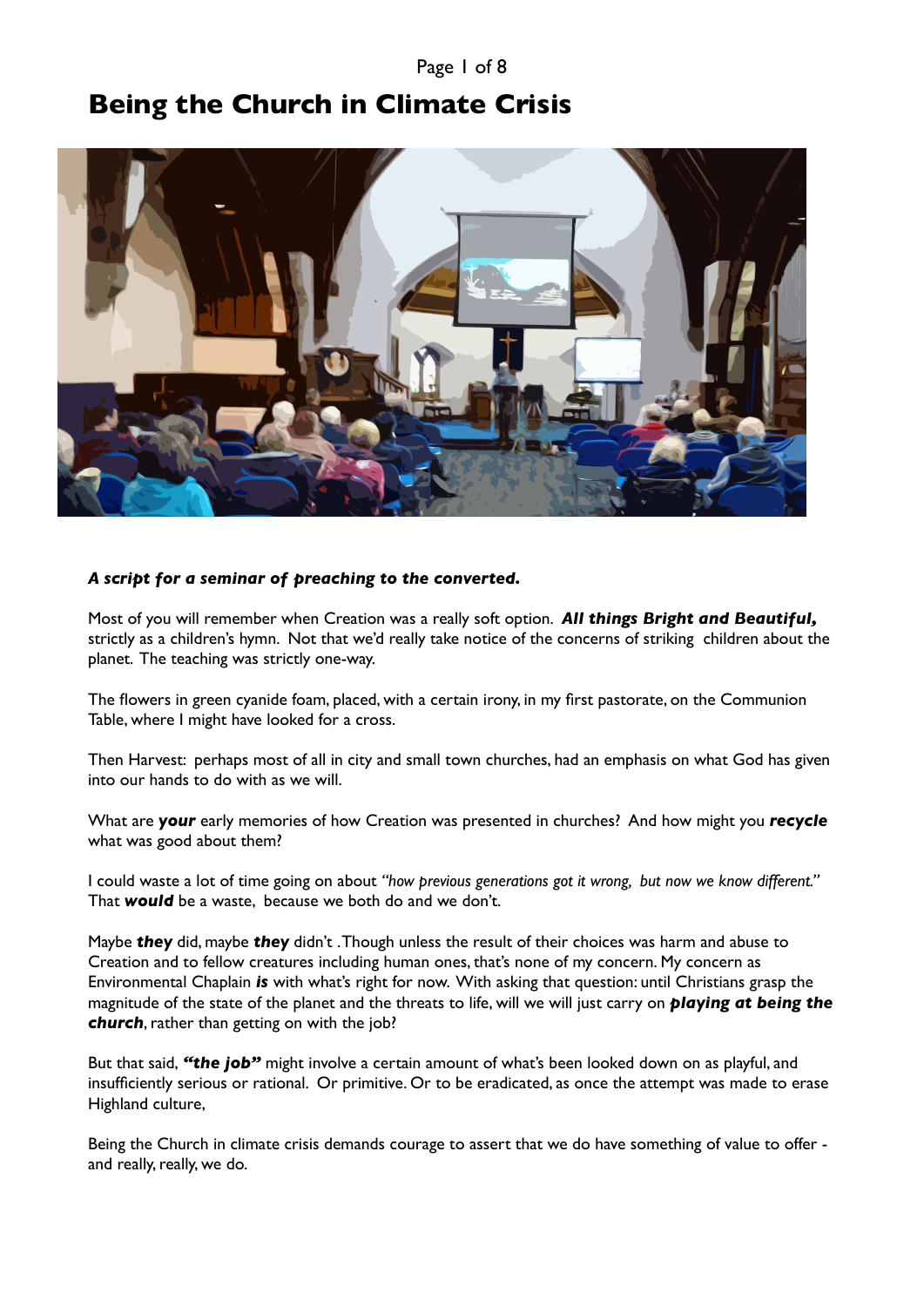## Page 2 of 8

This *requires* faith, meaning both that we live in the world with eyes wide open, knowing like the Servant in Isaiah, that the little we've seen so far will not be the whole story.

*11:3 His delight is in the fear of the Lord, And He shall not judge by the sight of His eyes, Nor decide by the hearing of His ears;*

Delight in the *fear*...?

When you first read that, you might start looking the words up to see if they make any sense at all.

And yet, when *you* go home and read the Bible once more, or when you hear a Scripture reading in church, make a note, a wee tally, of every time you hear a **warning.** Warnings are a huge part of the Good News. No less loving than words of comfort. More so, if comfort simply misleads, like claims we're going to "fix" the planet.

 Stephen asked whether I wanted a capital or a lower-case C for the Church in the title of this session. I definitely opted for the **Big C**, because although we gathered here today are church, we none of us constitute or exhaust everything that the **C**hurch is or involves.

I have a degree in "theology", more honestly described as *white western male straight enlightenment humancentred theology*. Christianity has always been culturally and theologically *diverse*, and the presentation of Scripture has always and everywhere been *interpreted*. Discernment is always required. Reliance on the Spirit. Yes, that! Devotional, as well as scholarly. Poetic as well as systematic.

That's something to accept, embrace, and celebrate, not regret. For Church, purity is in participation. You're not shackled to the Good News Pew Bible, but with moderate broadband you can compare and contrast what thousands of scholars have slaved over for years.

The Word of God is like an IPCC report: an ongoing joint effort, which we still handle with care. And of course, always - because we're the Church - *with love.* But do so responsibly, in community, testing the spirits, aware of agendas, and owning up to the appropriateness of our own.

It means that new green insights which come our way, and fresh recyclings of familiar readings and traditions enrich and add interest to the deposit of our faith, rather than departing from the main ... stream, though mainstreams are seldom as monocultural as the grass on Donald Trump's golf course.

Being the **C**hurch, as a minimum, means attending prayerfully to our calling in any given place and time, as followers of Jesus Christ crucified *and* risen. The place is the Earth, and the time, when we listen to voices like those from southern Africa, when decisions were to be made on investments...

*[Rev Canon Dr Rachel Mash: Anglican churches, Southern Africa]*

*Churches made a profit out of slavery …because they did not see the face of human suffering on the other side of the world.*

*We do know of the suffering caused by fossil fuels.* 

*It is no longer moral to make a profit out of the misery of others*

I like the way that Rachel put that **"it is no longer moral".** Not impugning the integrity of those who did their best and offered their expertise to the church in the past, but firmly pointing out the **current moral case,** given facts that are staring us in the face. Stones not just shouting, but screaming.

I should also mention *this* banner: which was arguably the single most effective bit of church publicity during COP, before some public-spirited person tore it down.

[Banner: "the world's most urgent need is churches preaching Christ crucified. Not climate change"]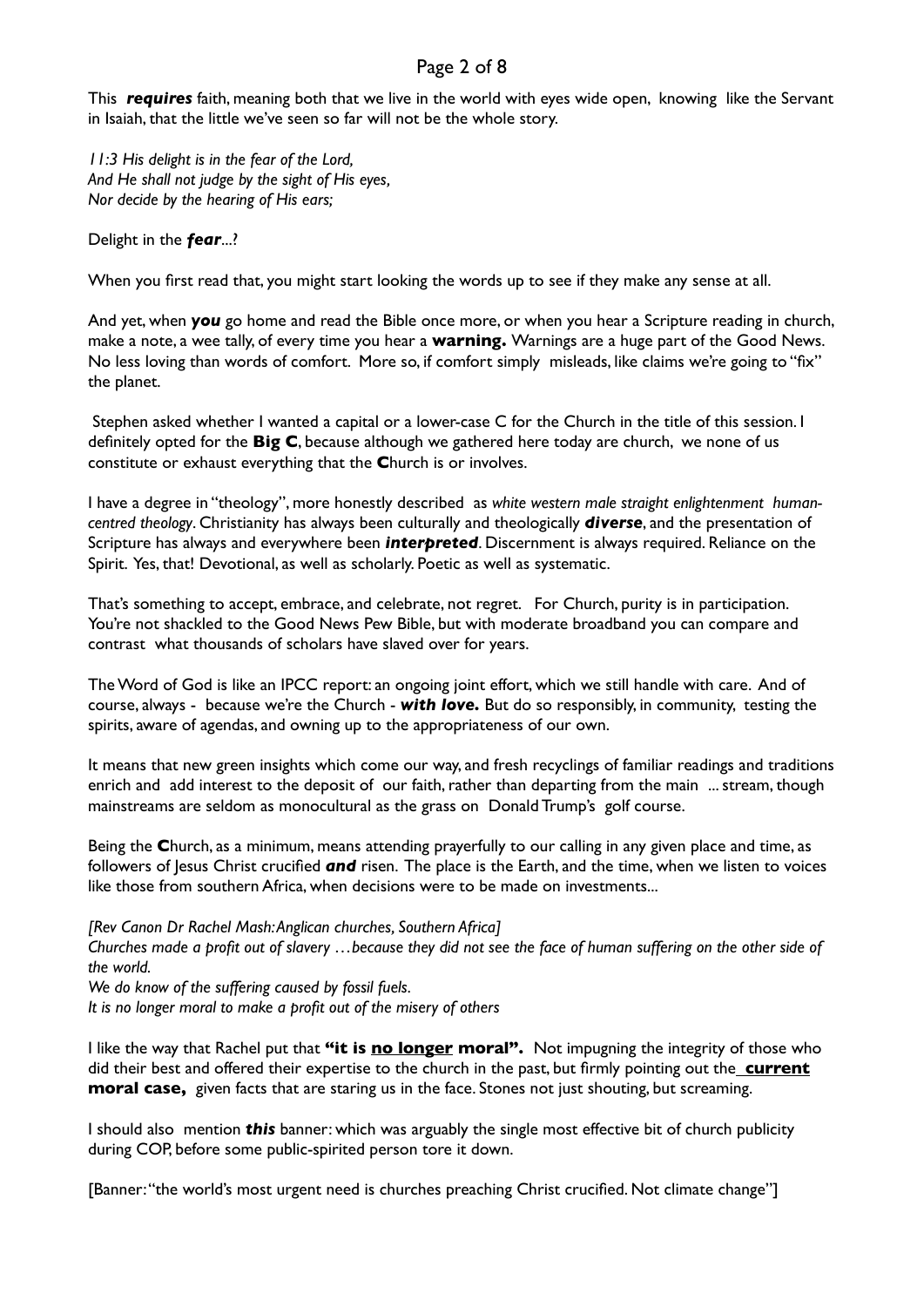# Page 3 of 8

In terms of the spirituality of this particular congregation, the first statement is unarguable: there's no point in suggesting otherwise than that "the greatest need is of the church preaching Christ Crucified": - God, incarnate in the Earth, sharing and confronting the sufferings that arise through injustice.

My problem is with the second phrase: *"Not climate change",* when the crisis is exactly why the need for Christ is so urgent and acute. In their own terms, the crisis, which is fundamentally a moral one in its causes, comes about through a globally sinful industrial scale neglect of what "Christ crucified" might mean. But in crisis, the Church, and our stories, and even the narrative of sin, damage, and healing, finally makes sense, in a way that it might not when all is well, and all we have to worry about is further decline and delapidation of historic buildings.

And that's exciting. Empowering, and a cause to find joy and even a certain sort of pride in our faith. We're about more, than heritage values. We're a training ground for spiritual resilience.

It's a time to learn, as we might have once more in recent weeks to say "Hosanna" - God Help Us! - and remember that we treat Hosanna as a joyful, hopeful shout.

\*\*\*

I used to teach multimedia for new ministers in the URC. I'd know it was worthwhile if my students, having spent the weekend, gave up white writing on a yellow background, or black writing over a dark portion of a picture, however much they loved that picture. Some, of course, carry on to this day.

I'll know something has been worthwhile today, if when you yourselves speak pray sing and write about the Earth, Creation, and fellow Creatures, you *begin to leave behind* the pronoun which enables us to ignore and look down on fellow creatures. To move on from **"it"** to **"who"**, or put in grammatical jargon, for those whom it might actually help:

to remember that the *Earth is a subject, rather than an object.* 

And if you do so *every Sunday,* not just on Earth Days or in the Season of Creation. Not just at our lovely gathering. You probably have the resources already. If not, help me make them... or recycle them.

I'll know it's worthwhile if *you* talk, sing and pray less as if fellow creatures are voiceless plunder and property, rather than relatives and partners and fellow participants in the web of life.

In which, to be realistic, there are predators and prey. But as we've seen, not only *the right tree in the right place,* but even *the right predator in the right place* can lead to a healing balance and the flourishing of life. Which may be how, in practice, *"the wolf lies down with the lamb"*.

Think of the difference that a similar leap of consciousness made to the slave trade, to south Africa. Think of *Black Lives Matter,* and what it means that the first knee-jerk reaction to that saying was usually *"but all lives matter",* followed by the dawning reaction that until then, we hadn't behaved as if that were the case at all.

So from now on, - but as has actually always been the case in Scripture - from now on, and especially since **Laudato Si** and the **Paris Agreement of 2015**, let alone **COP 26 in Glasgow**, the Earth is *a character rather than merely a location*: think of that *every single time* the Earth, or the World, or Creation comes up in the everyday life of the church. Let it ring bells and see what the echoes and the ripples reveal.

This hope is not just mine, though I sometimes have the misfortune to be the first messenger of it, as if it were some silly novelty I had dreamed up myself.

The greatest spiritual gift of COP was the respect and visibility given to indigenous groups who exercise moral guardianship, if not legal ownership of 80% of the Earth's biodiversity.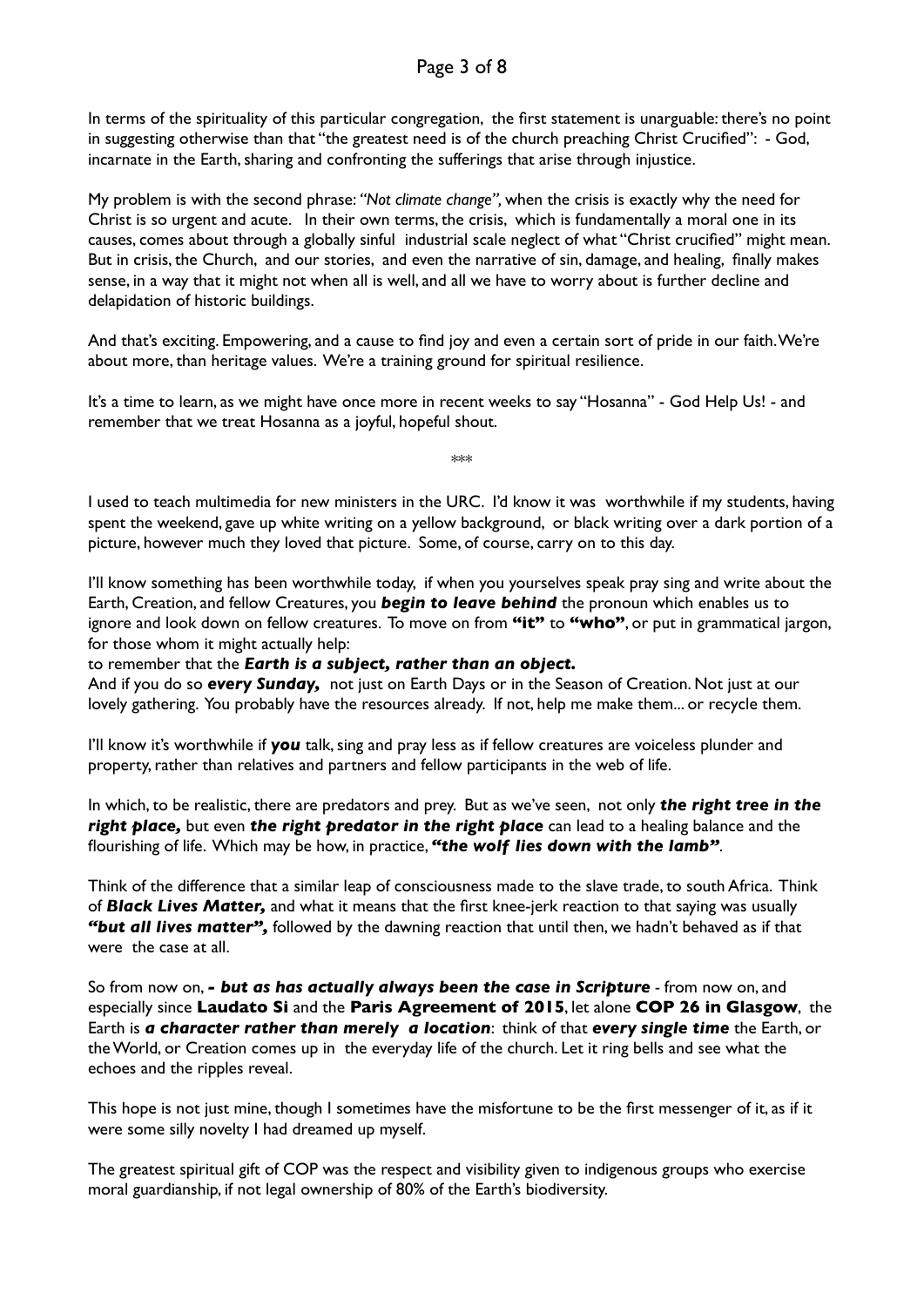## Page 4 of 8

Some of them, like our friend Rev James Bhagwan,[General Secretary of the Pacific Conference of Churches] who has contributed to our work in the past, are Christians who bring the insight that Christianity amplifies and enhances the spirituality of closeness to the Earth which is the gift of their context.

They are at least as much Big-C Church as we are here in the global North, but their choir, as it were, is more inclusive.

Maybe that's just how it looks because the Church is, so reassuringly, always greener on the other side of the world!

===========

*(Allowing for the historically shameful participation of chiefs in the clearances...)*

*"When a chief was installed, he was viewed as being "married" to his people and their territory; fruitfulness was seen as an endorsement of his leadership - therefore degradation of the land would be considered a judgment on him personally and to the detriment of his people…*

*Rev Rory MacLeod, Isle of Skye.*

=======================

Nothing is too holy to be green. But if you work really hard on the green, how do you safeguard the holy?

I hope that folks who attend this event will be well on the way to an answer something like this:

That for people of a profoundly incarnational faith in God as Creator, and with the roots of that insight firmly entangled in a concern for the holiness of justice in all things, then this will; be the wrong question to ask, because like "**environmental abuse and injustice", "green**  and holy" are more than closely related.

And there will be times when you won't always be able to tell one from the other. Nor, by the grace of God, be *bothered* that you can't tell one from the other.

Not everyone will see it that way, nor the decisions we make about the words and actions we choose in worship, which feed and undergird our words and actions outside.

Like it or not, worship prayer and liturgy do define the church, even if, for many, the Church's value is primarily in our good works.

 There's remnant fear and anxiety in our churches about anything which might appear to be "worship of what is created rather than of the creator." Now, even though this is a bit like men in the churches telling women to be quiet in case they end up worshipping them instead of God, this may not be without foundation, and Laudato Si, for instance, goes out of its way to avoid such confusion.

But could the horror of Old Testament writers at the part played by trees and mountains in the abusive cults of their neighbours be related far more to the abuse of the self-evident and God-given holiness of the trees and mountains themselves?

Trees have such a part to play, in the hosting of God's meeting with Sarah and Abram, and as markers of holy places, that I'd like to suspect this is the case. If you have time, re-read - for instance - the Book of Isaiah *with this in mind* and tell me what you think.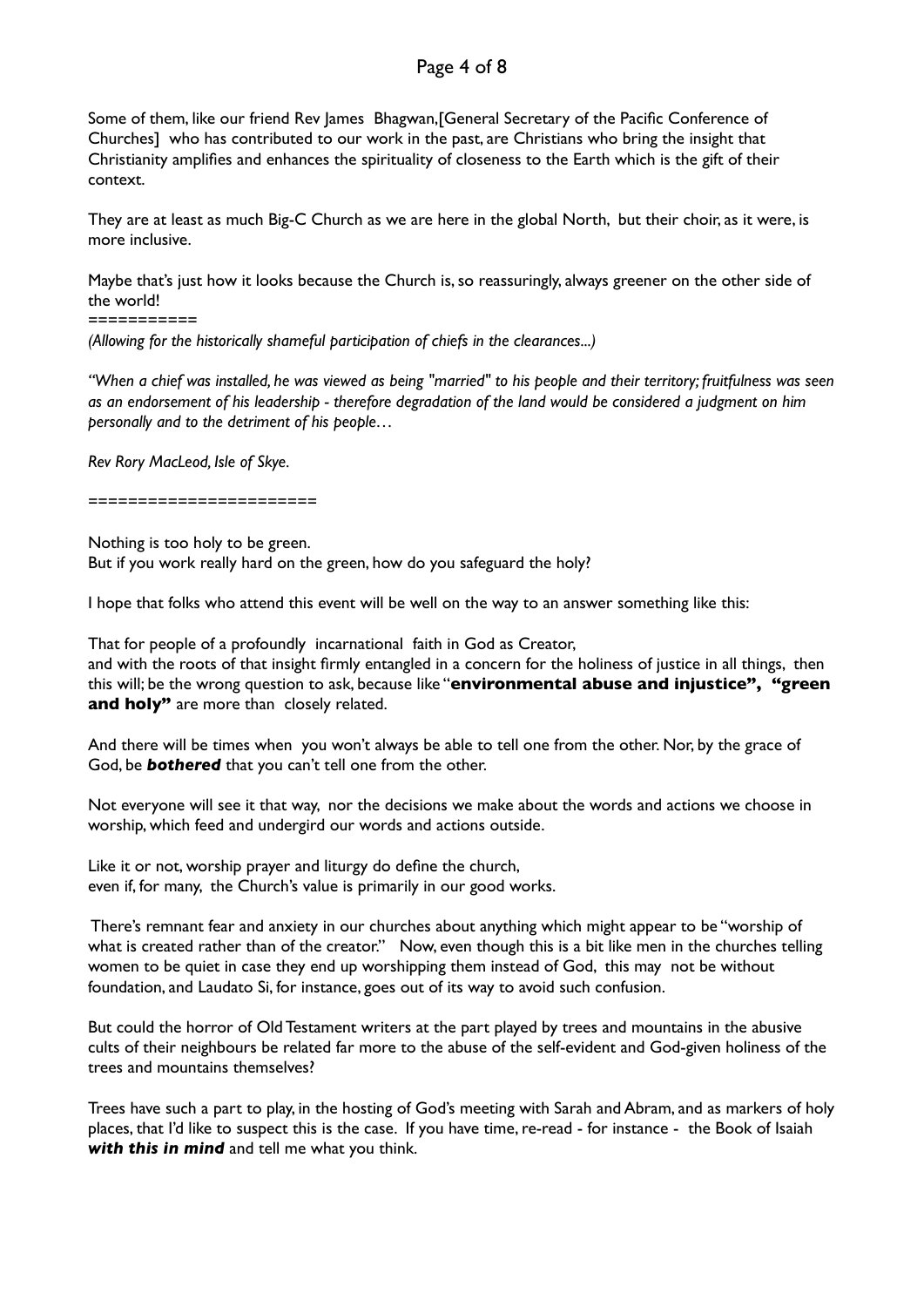### Page 5 of 8

Jesus tells us to *look at the birds,* and indeed to **look at** *all* **the trees**, even if we get bogged down with the fig-tree in Luke 21:29. On Palm Sunday, it's only Luke who mentions *palms* as such: the main point is that Jesus is welcomed with branches. Your local branches are just as good as imported exotic palms.

So, always, and especially outside of Creation Time, have the mischief, courage, craftiness, or foolishness to look under the surface, (sometimes not that deep), and delight that what's going on with our use of the Bible is a bit like wonderful things we're learning about how the mycelial networks of fungi allow trees, as it were, to talk, interact... clap their hands!

There are so many connections, real, but un-noticed, or, rather worse, intentionally erased, disregarded, excluded, as people of different classes, races, genders and orientations have been excluded, from time to time in different ways from branches of the church.

Churches invest heavily in -not insecticide, but - connecticide!!!! As we grow up we're sprayed with something which gives us blinkers, scales over our eyes, and stops us reading signs that really are there.

Like the women's names once changed by scribes to men, and in the Good News Bible, Creation changed to people.

*Creation* is like the Suffering Servant -despised and rejected.

Like Rosa Park on the bus, expected to keep in line.

Attending to the visibility of Creation in everyday Christian worship - and therefore in the speaking out and prophetic action of the Churches is very much like "keeping Christ in Christmas". Should be obvious, but somehow it isn't.

For many years -including this one- EcoCongregation Scotland has taken part in a global initiative called Season of Creation 'Creation Time' or Creationtide, and eagerly encouraged congregations to take part, in whatever way works for them.

The Season - which should be a great opportunity - is, beyond our control, shoved in the gap between Pentecost and Advent, along with goodness knows how many other special Sundays coming out of the woodwork, so it tends to look like those often short-lived initiatives.

But the idea was and is of a season *"dedicated to God as Creator and Sustainer of all life",* which in Scotland at least, is likely to overlap with harvest thanksgivings, which are surely one of the most fruitful opportunities for reflection on our relationship with Creation. Or are they?

Harvest services carry a burden of hymns that people always look for, the table laden with gifts and perhaps some garden produce.

Both for myself and my late wife, our very first celebration of Holy Communion was on a Harvest Sunday, and indeed, this is a very powerful combination of experiences for a congregation, though I did also come across folk in my churches who would far rather keep those things separate. Some things even Harvest, seem "too holy to be green. "

I wonder if that's the fear of losing what is deeply spiritually cherished, when changes are made to take note of the urgency of the global situation.

It's a fear which is real and reasonable, and should be taken note of. Should be pastorally and creatively attended to. Because the people who fear are not wrong as such, and their spiritual commitment needs to be reassured and brought on board, rather than rejected and alienated.

I have also seen that there are times when other hugely pressing pastoral agendas completely block out any space for overt mention of the climate crisis. Like Ukraine.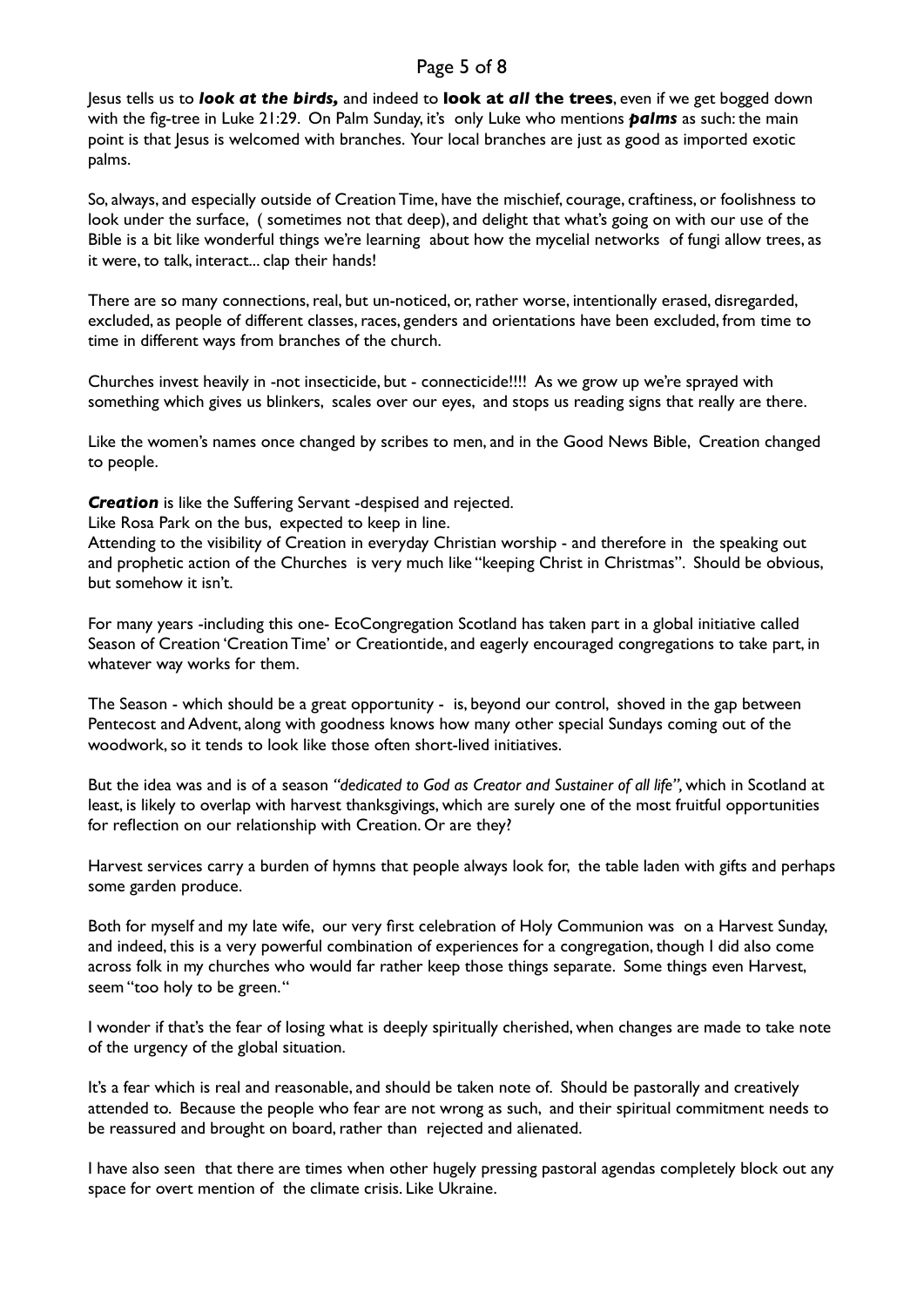At the installation of the Roman Catholic archbishop of Glasgow, the City of COP, where so many new partnerships and relationships had been made and deepened, the agenda, of attending to allegations of abuse completely dominated the archbishop's homily. We need to remember that these occasions do not mean the *rejection* of a green agenda, but an acknowledgement of other real concerns alongside, and not in competition.

Though the chronic urgency of climate crisis remains the overarching context. At every time of year.

I am always cautious about working *- as a visitor-* with local churches when it comes to the defining festivals, whatever these may be, of God's church in that particular place. These are things where a local group or leader with good support can really make the difference.

A delightfully green Easter or Christmas or Pentecost should be an enrichment, not abolition or dilution, of a fully recognisable Easter or Christmas or Pentecost. As Chaplain, I've "done" Pentecost so far only with churches I've already got to know through previous visits, and this last Easter with one where I used to be the incumbent minister. I'm looking to a green liturgy for Pentecost on Iona this year, which is a laboratory of worship, but also with an obligation to be coherent and accessible to those who merely drop by.

Lacking any huge or official authority at all, EcoCongregation Scotland have obediently fitted our resources in to the widespread ecumenical use of the Revised Common Lectionary. The prevailing wisdom was that we'd work harder to get churches to set aside the Lectionary, than to do something green with it.

About which there are two things to say.

Firstly, that the Lectionary is a wonder of Ecumenical co-operation, to make provision for a church year, and indeed, at local level, to mitigate against serial Good Samaritan sermons from visiting preachers. It is a treasure, to which Scribes of the Kingdom can turn. And wrestling with it can be rather worthwhile.

Secondly, since it was prepared throughout the eighties and launched in 1994, it totally predates any of the consciousness of global crisis which is part of our lives today. The choices, good or bad, were made in complete innocence of the planet we now recognise as our partner and our beloved common home.

I try very hard to encourage voices like yours from our movement to contribute, as well as ministers and lecturers and students involved in the training of Christian leadership. This very rewarding job is at its most stressful when facing a multi-layered crisis of confidence amongst our churches in their own ability to use the skills that make us what we are.

The greater the academic stature or theological standing, the more likely, by and large, people are to feel overwhelmed by the invitation.

Academics have a burden to carry, of a culture in which they feel obliged to back up any inspired thoughts with footnotes and references.

Somewhere in the middle, you get the folks who have a bookshelf of trusted if dusty commentaries and only ever dare regurgitate what's there. At the other end of the scale, as it were, everyday worshippers in local churches also feel that they lack permission to bring through the experiences that have touched their lives, into the well-resourced sacred space of worship.

There's a fear, too, that we might mess up something special by bringing our fears and concerns into the place which is given by God for us to bring our fears and concerns. Well.... let's try something else....

**Ring a bell....**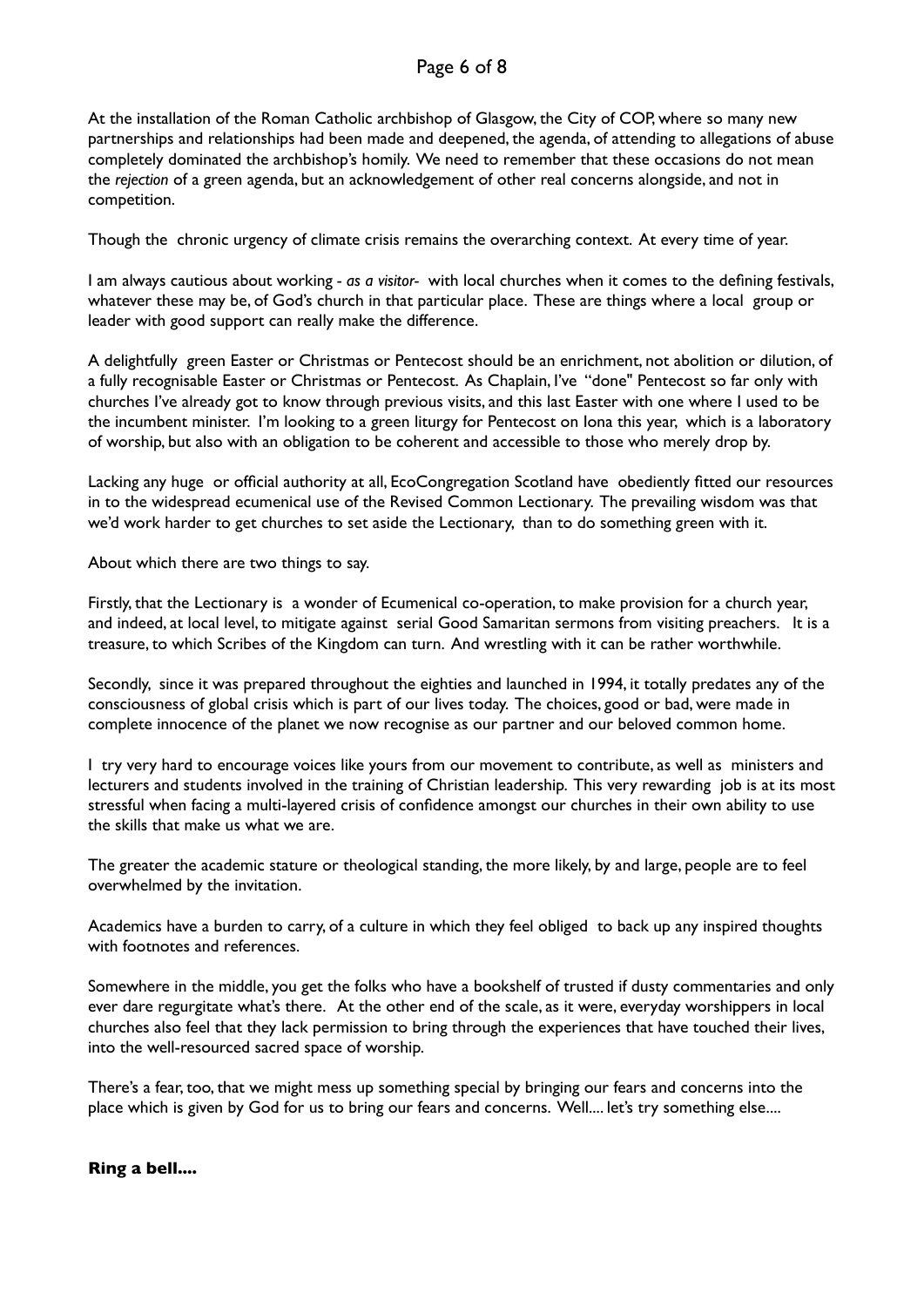## Page 7 of 8

In the two years leading up to COP I sent and left, - I think about forty - bells like this one with churches to help rediscover, recycle and repurpose an aspect of our Christian spirituality, especially in Scotland. People got hold of them and played with them and made a racket.

This, eventually, is what was printed in the service sheet for the grand ecumenical service in Glasgow Cathedral:

#### *to ring a bell... ...is to abandon detachment. The clanky bells of the Celtic Saints expressed their confrontation of injustice and evil, in their vulnerable dependence on the strength of God.*

*A bell ... Disturbs the easy peace of injustice, Sounds an alarm. Calls for action. Gathers friends for urgent help. A bell makes the connections.* 

#### *When we ring bells, we know the sleeping dogs will lie no more and we call on God to sustain us in our commitments, come what may.*

So, that was a wee campaign, based firmly, though creatively on Christian history and tradition, which became a resource for *being the Church.*

I haven't left bells around since COP. The price of bells has more than doubled, but also, for the time being, the bell thing seems to have done its job.

COP has come and gone, so I need to rethink, re-work, re-cycle, repurpose. And bring things together. Make connections. Which, somewhat to the dismay of those who only study, rather than practice Christianity, Church can be pretty good at. Because we're in good company. We've just celebrated Easter, when the four Gospel accounts of the resurrection are all over the place. Who did what when where and how? Who got there first? Who believed, who did not? It's a mess, but praise the Lord.

And holding that mess in our devotional spaces, we find something wonderful there. A problem only for those who put precision before praise. And it's all done with integrity, faithfulness. And spiritual creativity.

In St Mary's Cathedral Edinburgh, in Holy Week, one service ended with.

"Unless a grain of wheat falls into the earth and dies it remains just a single seed **But if it dies it bears much fruit".**

Later, we were exhorted to "Behold the *wood* of the cross..."

There is so much, so powerful so fruitful, so green, planted even in traditional observance. The harvest is plentiful, and the workers are **....you!**

Then Christmas: imagine Christmas if you only had Mark and John? No manger, no Magi, no Herod, no identification of Jesus with refugees, which is such a powerful spiritual statement for our time.

That's why, in my work in Lent, I have made sure that Mark belongs in there with Matthew and Luke: *Jesus with the wildlife* in the living wilderness, rather than the barren desert. And **Good News for Every Creature** rather than just making disciples of the human foreigners.